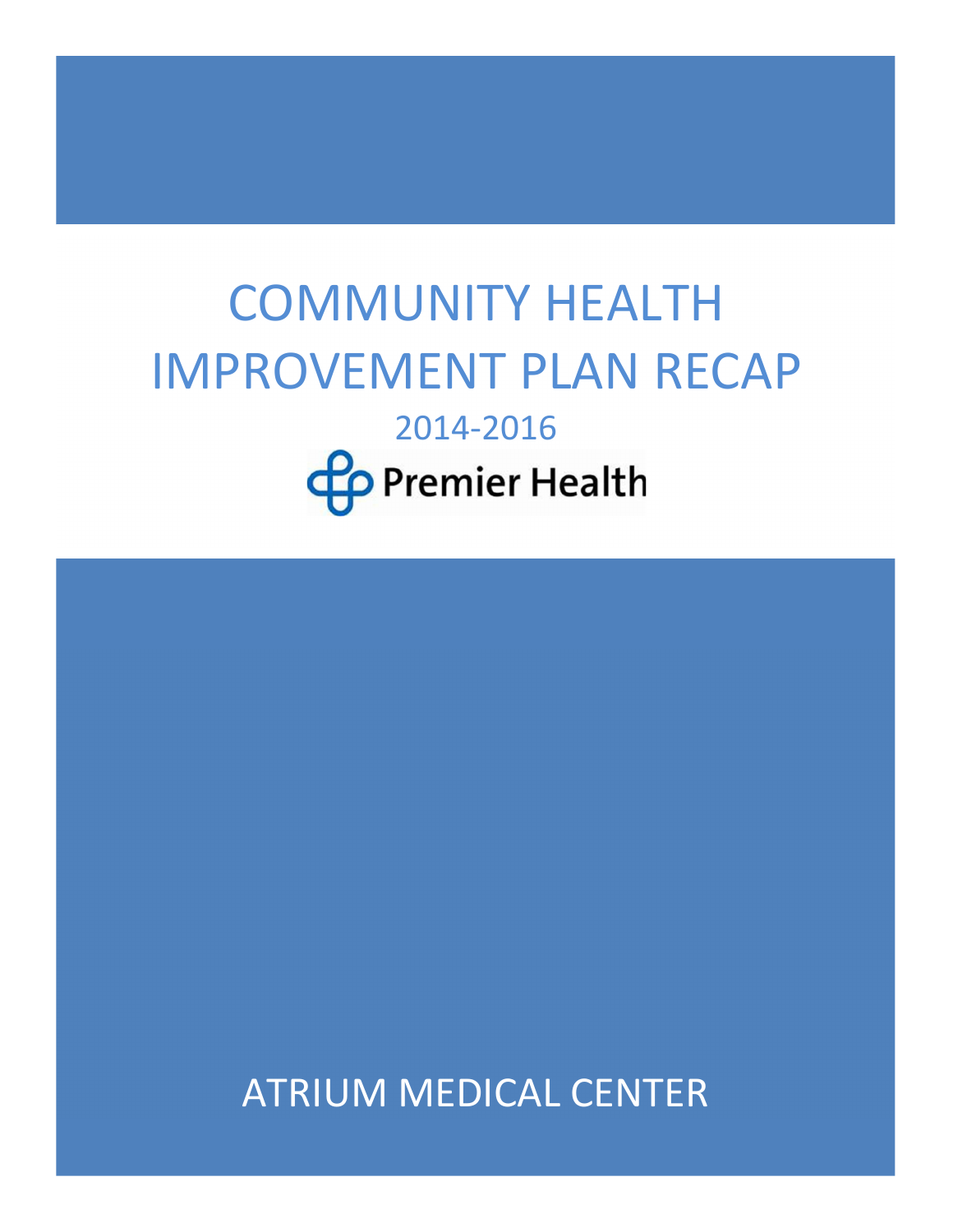## Atrium Medical Center and Premier Health: Committed to Improving Community Health

Atrium Medical Center (Atrium) is part of Premier Health, the largest health care system in Southwestern Ohio. It is committed to improving the health of the communities it serves through a variety of prevention, health improvement and engagement programs. As part of its overall commitment to the community, Atrium Medical Center focuses on four areas of service:

- Investing in the community
- Prevention and wellness
- Commitment to the under-served
- Community engagement

Three examples of Atrium Medical Center's community health improvement programs include:

### Annual Diabetes Wellness Fair

Each year, Atrium Medical Center partners with the Middletown Area Family YMCA to co-host the Diabetes Wellness Fair. The fair is held in November to coincide with American Diabetes Month. It is free and open to the public. It includes health screenings and educational information from Atrium and other local organizations.

## Project SEARCH

Project SEARCH provides work experience and education for individuals with significant disabilities. It is administered on-site through Butler Technology and Career Development Schools. Participants are trained in a variety of jobs throughout the hospital, working in each area for 12 weeks at a time for the duration of the school year.

## National Night Out

Atrium Medical Center partners with local law enforcement to offer safety information for residents of Middletown, Lebanon and Clearcreek Township. Local residents are able to interact with representatives through information booths.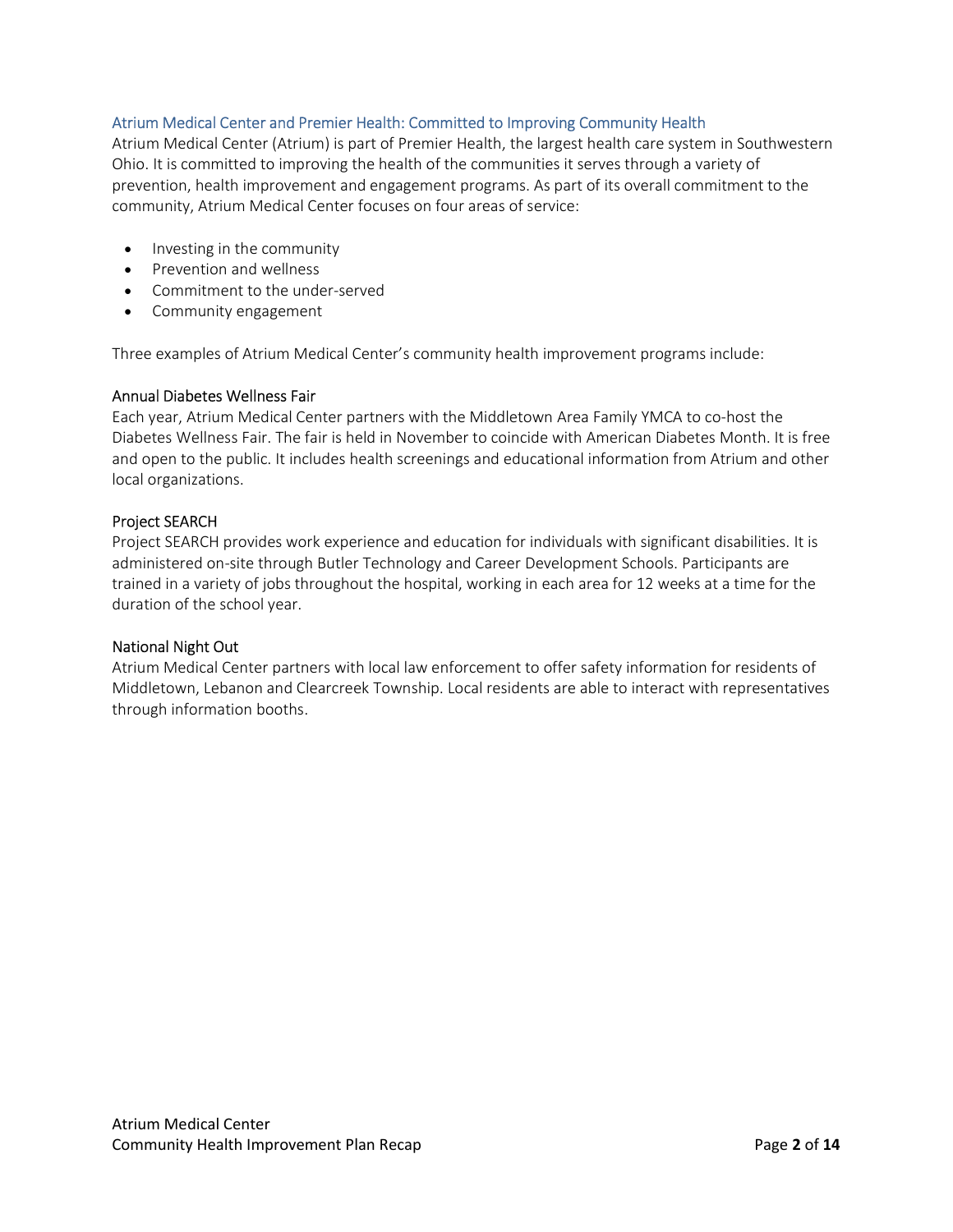## Identified Priorities

In the Community Health Risk Assessment, researchers identified priority areas for community health improvement using a variety of criteria. The priorities that are both included in and excluded from the plan are as follows:

## Priorities Included in the Plan

Through the Community Health Risk Assessment, the following priorities were identified for Warren and Butler counties. These priorities are outlined in this plan.

## Primary and Chronic Diseases

- 1. Hypertension hypertension self-reported rates are higher in the service area than in the state and nation (33.8% versus 31.7% and 28.7%, respectively). It is the leading inpatient discharge diagnosis and the third leading ER discharge diagnosis.
- 2. Breast cancer the breast cancer rate is 229 per 100,000, and the rate is increasing as opposed to other historically prevalent cancers.
- 3. Diabetes the prevalence of diabetes is greater in the service area compared to the state and nation, according to self-reports (12% vs. 10.1% and 8.7%, respectively). It is the third most common inpatient discharge diagnosis and the sixth most common ER discharge diagnosis. Discharge diagnosis rates have increased from 2004 to 2012. There is also an increase in kidney and renal cancer, both of which are associated with type 2 diabetes.

## Priorities Addressed Through Collaboration (Excluded from the Plan)

All identified priorities are important elements of improving the health of our community. In some instances, priorities are already being targeted by collaborative groups of which Atrium Medical Center is a part. Additional strategies will not be developed independent of these efforts. Because of the importance of these community-wide efforts, the following identified priorities are not included in the Community Health Improvement Plan.

## Maternal and Infant Priorities

- 1. First trimester prenatal care
- 2. Infant mortality rate

Atrium Medical Center is involved in several state-wide initiatives addressing maternal and infant issues. The hospital shares the goals and objectives collaboratively developed with these groups for program implementation and measurement.

Centering at Atrium Medical Center: Atrium Medical Center has been approved to receive Medicaid funds to begin a centering pregnancy program in an effort to decrease infant mortality in Warren and Butler counties. After a two-year process, Atrium was awarded funds to conduct centering on the AMC campus in the Maternal Child Health Center. The collaboration with local health departments and community agencies PRIM (Partnership to Reduce Infant Mortality) was essential to securing the funding to help combat infant mortality.

Ohio Perinatal Quality Collaborative: Atrium is a non-charter member of this organization as a maternity hospital. The mission of the collaborative is as follows: "Through collaborative use of improvement science methods, reduce preterm births and improve outcomes of pre-term newborns in Ohio as quickly as possible."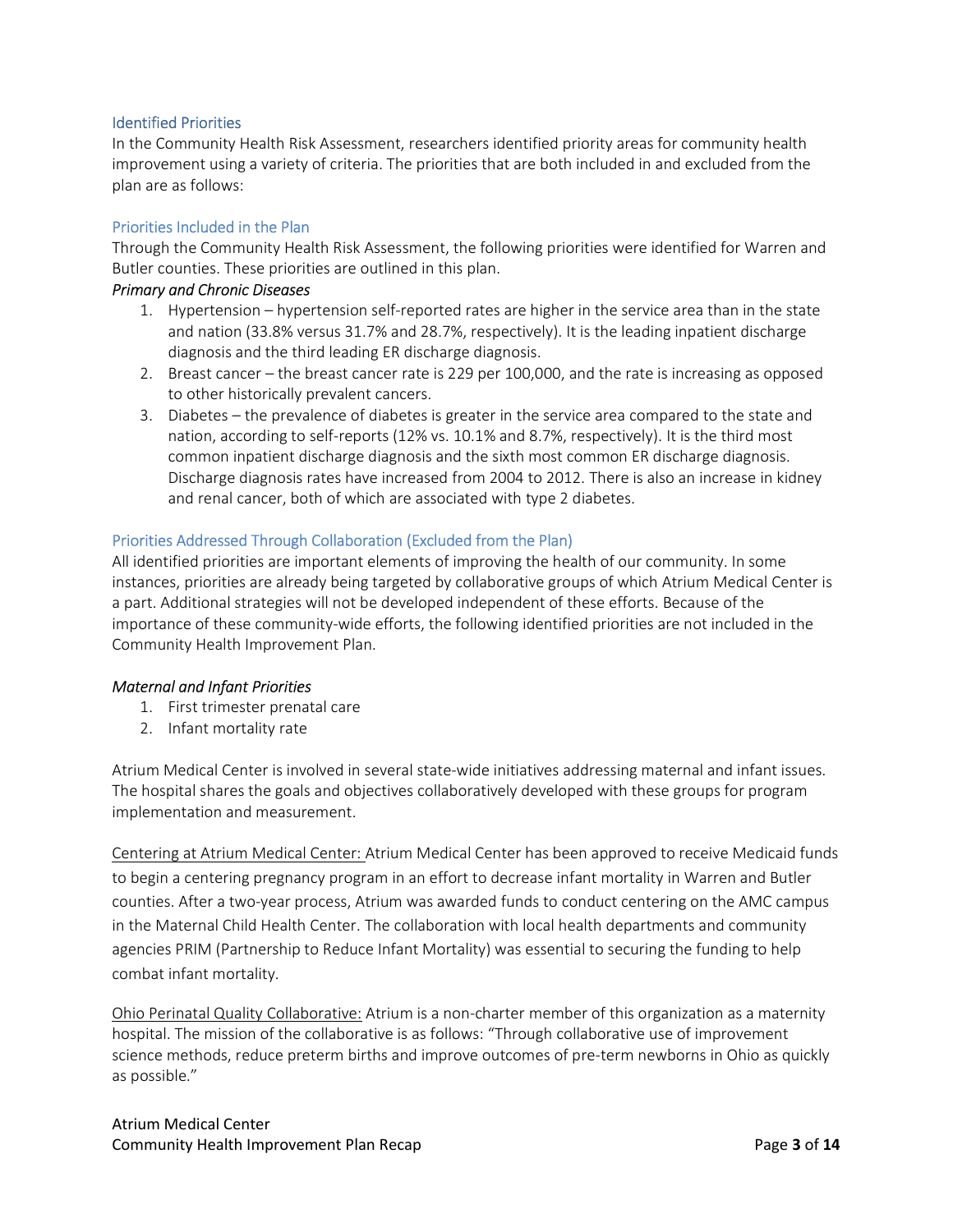Projects of the collaborative include:

- 39 Weeks Delivery Charter Project to reduce unnecessary elective scheduled births before 39 weeks gestational age, thereby reducing infant mortality and low birth weights.
- 39 Weeks Dissemination and Birth Registry Accuracy Project to address inaccuracies in birth certificate data within the quality improvement framework.
- Obstetrics Antenatal Corticosteroids Project to increase the use of antenatal corticosteroids to reduce mortality and morbidity among preterm infants.
- Progesterone Project to raise awareness about the need for screening and intervention for progesterone; provide support to teams to implement screening, identification and treatment; develop the capacity and capability of skilled ultrasound technicians; and remove administrative barriers to the administration of progesterone. (Reduce infant mortality and low birth weights.)

Ohio Hospital Association (OHA). OHA has developed a plan to reduce infant mortality (which also addresses low infant birth weight and first-trimester care) in Ohio. The plan includes:

- safe sleep
- eliminating elective deliveries before 39 weeks
- progesterone for high-risk mothers
- eliminating health disparities
- safe spacing (also addresses low birth weight)
- access to prenatal care (also addresses first trimester care and low birth weight)
- promoting breast milk

## Primary and Chronic Diseases

1. Alcohol and drug dependence

The Butler County Ohio Alcohol and Drug Addiction Services Board coordinates services for the county. Its strategic plan shows goals to reduce the number of overdose deaths, integrate behavioral health and primary care services, and use a specialized perinatal program to educate high-risk pregnant women about the effects of substance abuse on their baby and how to make healthier lifestyle choices.

In Warren County, the Mental Health Recovery Services of Warren and Clinton counties coordinate substance abuse and mental health services for the counties' residents. Similar to its Butler County equivalent, it assesses mental health and substance abuse needs in the community and provides funding for services that address those needs.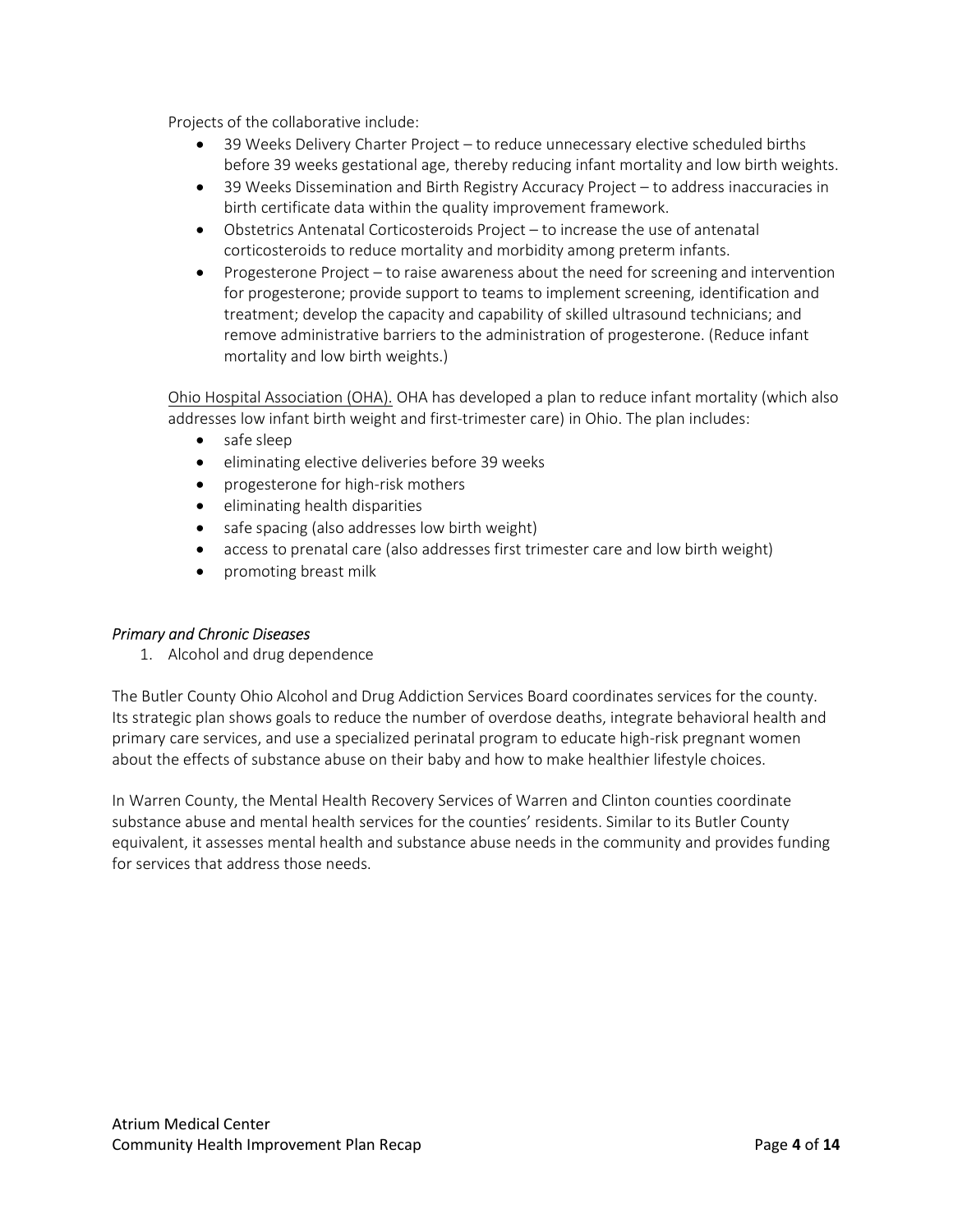## Priorities Included in the Plan

Through the Community Health Needs Assessment, the following priorities were identified for Atrium, and an improvement plan was put in place. Priorities in the plan are not listed in order of importance. Below are the initiatives and programs instituted in 2014 through 2016 to address health priorities.

- 1. Hypertension hypertension rates are higher in the service area than in the state and nation. It is the leading inpatient discharge diagnosis and the third leading ER discharge diagnosis.
- 2. Breast cancer the breast cancer rate is 195.3 per 100,000, and the rate is increasing in comparison to historically prevalent cancers.
- 3. Diabetes widespread behavioral risk factors, such as obesity and physical activity, and the increasing rate of hospital inpatient diabetes diagnoses, are cause for concern.

### Key Health Priorities by Objective

### Priority Area 1: Reduce the incidence and complications from adult hypertension.

Blood pressure is how hard blood pushes against the walls of the arteries when the heart pumps blood. When someone has high blood pressure, also known as hypertension, increased pressure against the arteries causes damage. Hypertension is called the silent killer because usually those who have it do not feel anything. High blood pressure increases risk for heart disease, stroke, heart failure, kidney disease and blindness.

In many cases, hypertension can be prevented by maintaining a healthy weight, being active, eating healthy, not using tobacco and limiting alcohol. For most people who are diagnosed with high blood pressure, it can be controlled. Those with high blood pressure should take the same steps that may prevent high blood pressure. If medication is needed, it is imperative to take it every day.

Self-reported rates of hypertension are higher in the service area than in the state and nation (33.8% versus 31.7% and 28.7%, respectively). It is the leading inpatient discharge diagnosis and the third leading ER discharge diagnosis.

Because of the significant health threat posed by hypertension, a communityfocused, population health improvement strategy would benefit all parts of the community.

|                      | Percentage of adults who have been   |  |  |
|----------------------|--------------------------------------|--|--|
|                      | told by a primary care provider that |  |  |
|                      | they have high blood pressure        |  |  |
| Ohio                 | 31.7%                                |  |  |
| Warren County        | 33.8% (Only combined data for Butler |  |  |
| <b>Butler County</b> | and Warren counties available)       |  |  |

#### Priority Area 1: Reduce the proportion of adults with hypertension.

Objective 1.1: Among adults with hypertension, increase the proportion of those whose blood pressure is under control.

Evidence-based Strategies: Coordinate a hypertension education health communications campaign that will include communications tactics; free, community-based screenings and free online education.

Update: Several community education forums were conducted on hypertension throughout Butler and Warren counties. Over 1100 individuals attended the education sessions and/or received health screenings.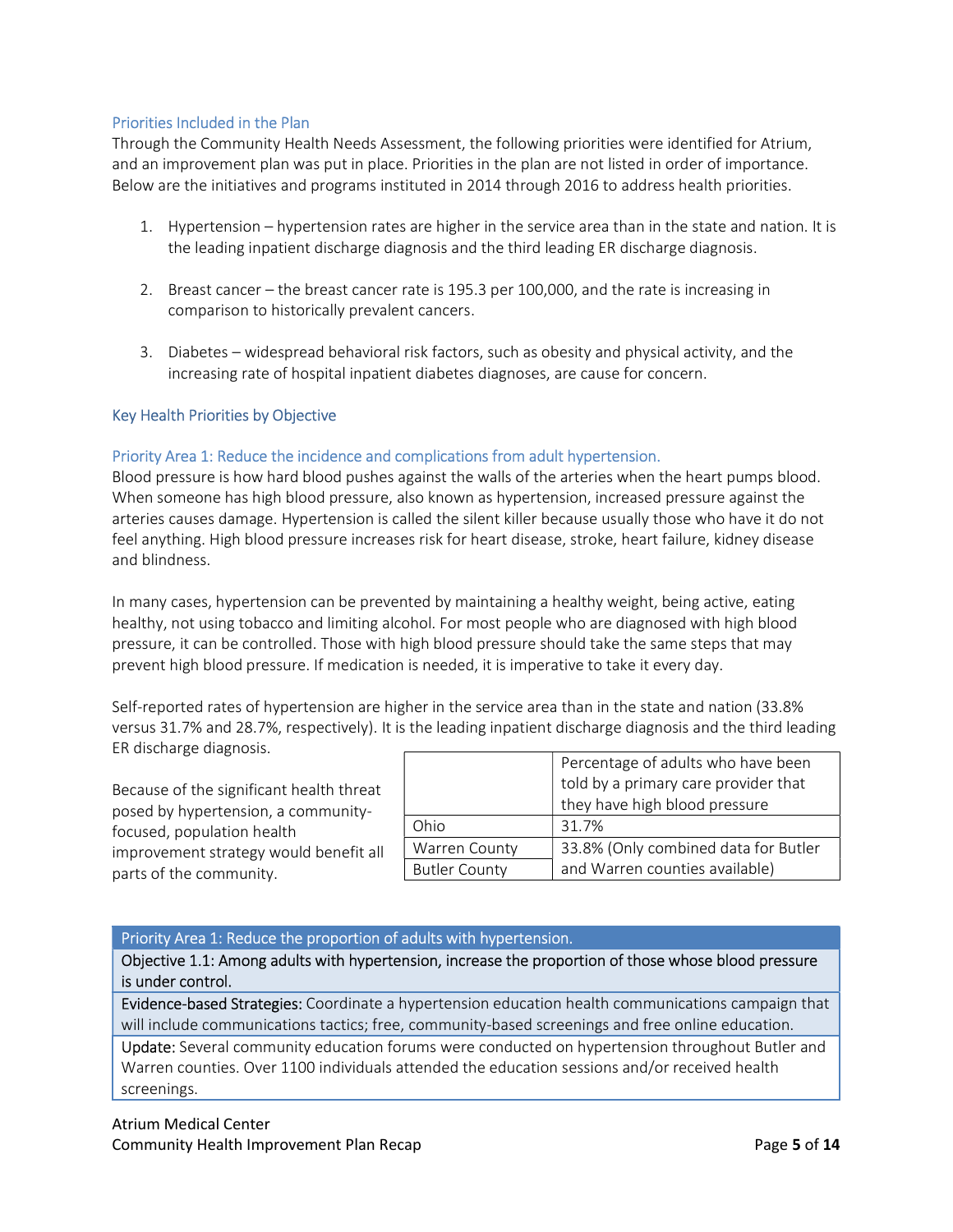Evidence-based Strategies: Promote lectures about high blood pressure prevention and control in worksites, congregations, senior centers and other community-based venues.

Update: Several educational events were conducted in community centers throughout Butler and Warren counties.

Evidence-based Strategies: Identify or develop an educational brochure targeted to those who already have high blood pressure about the importance of medication adherence and a healthy lifestyle. Make collateral available through system websites, Facebook pages, at employer and community events and other outlets to be identified. These will include how to get more information by telephone and/or online.

Update: Premier Health has several marketing pieces, including high blood pressure handouts related to the management of high blood pressure and resources to assist in its management. The system also has information available online.

Through various print and electronic materials (internal and external), Atrium disseminated educational information related to hypertension. Forms of communication included but were not limited to:

- Focus on the Details (Weekly hospital/facility internal newsletter)
- Premier Health intranet (internal)
- Premier Health website (external)
- social media sites (Facebook, Twitter, YouTube, etc.)

Premier Health makes blood pressure experts available to discuss screening, prevention, treatment and management in both public forums and the media.

#### Outcome Indicators

Short and Intermediate Term: To have communications at least once a year in existing hospital communications vehicles that highlights hypertension and how it can be prevented/treated successfully.

Update: Through various print and electronic material (internal and external), Atrium Medical Center disseminated educational information related to hypertension. Forms of communication included but were not limited to:

- Focus on the Details (weekly hospital/facility internal newsletter)
- Premier Health intranet (internal)
- Premier Health website (external)
- social media sites (Facebook, Twitter, YouTube)

#### Goal Achieved

Short and Intermediate Term: To conduct at least two lectures per year reaching at least 45 unique individuals.

Update: More than eight lectures on hypertension were conducted in within Butler and Warren counties with more than 400 unique individuals in attendance.

Long Term: Among adults with hypertension, increase the proportion of those whose blood pressure is under control.

Update: Among adults with hypertension, efforts to increase the proportion of those whose blood pressure is under control are ongoing and will continue to be our long-term goal.

## Atrium Medical Center

Community Health Improvement Plan Recap **Page 6 of 14** Page 6 of 14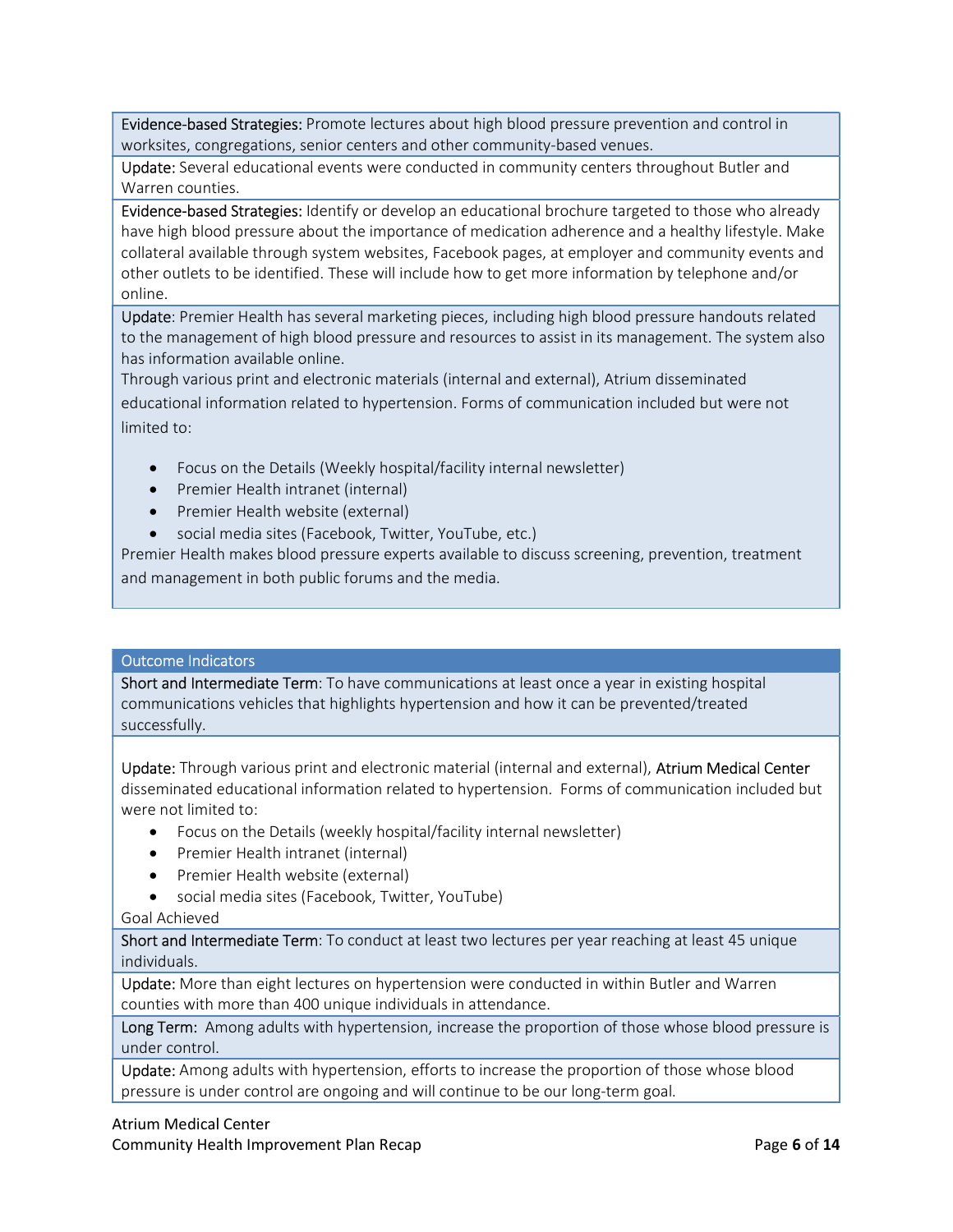Objective 1.2: Increase the proportion of adults who have had their blood pressure measured within the preceding two years and can state whether their blood pressure was normal or high.

Evidence-based Strategies: In addition to the monthly community-based blood pressure screening, Atrium will conduct community-based blood pressure screenings on at least 300 individuals per year at a variety of venues throughout the community.

Update: Atrium Medical Center has conducted 1,024 blood pressure screenings on members of the community at local venues, free of charge. Additionally, Atrium has conducted 771 free cholesterol screenings at community-based venues at various locations around the community to local citizens. Goal Exceeded

Evidence-based Strategies: Attempt telephone follow-up with 100% of those who have a stage 2 hypertension result, do not opt out of follow-up and have a working telephone.

Update: Follow-up calls are made with all participants who have a stage 2 hypertension result. Contact is then made with each participant's primary care physician. Additional attempts are made to contact participants via mail if telephone communication was unsuccessful.

Evidence-based Strategies: We will successfully contact at least 45 percent of those eligible for followup.

Update: Follow-ups are made with participants and then contact is made with the primary care physician.

Evidence-based Strategies: If an individual does not have a primary care provider, we will offer to make a referral to the physician that meets their needs.

Update: Referral lists of primary care physicians within our network were given to participants who do not have a physician.

Evidence-based Strategies: If an individual has not seen their primary care provider for three or more years, we will educate them about the importance of seeing their physician regularly to maintain themselves as a patient and encourage them to call their physician to become reestablished with the practice.

Update: Referral lists of primary care physicians within our network were given to participants who do not have a physician.

Evidence-based Strategies: If an individual uses tobacco, we will offer them information about local cessation services.

Update: In August 2015, the Mayo Clinic Nicotine Dependence Center came to Dayton, Ohio and held a tobacco treatment specialist training program, facilitated by Premier Community Health. As a result, Premier Health now has 26 staff members who are certified tobacco treatment specialists and who can assist individuals and patients with quitting tobacco. Dr. Michael Johnson, a plastic surgeon and physician champion, has helped promote the program to patients, physicians and other key leadership along the way.

The free, five-week, group tobacco cessation classes hosted by Premier Community Health are designed to help individuals quit smoking. Our certified tobacco treatment specialists have the training needed to provide counseling and support to those who are ready to stop tobacco use.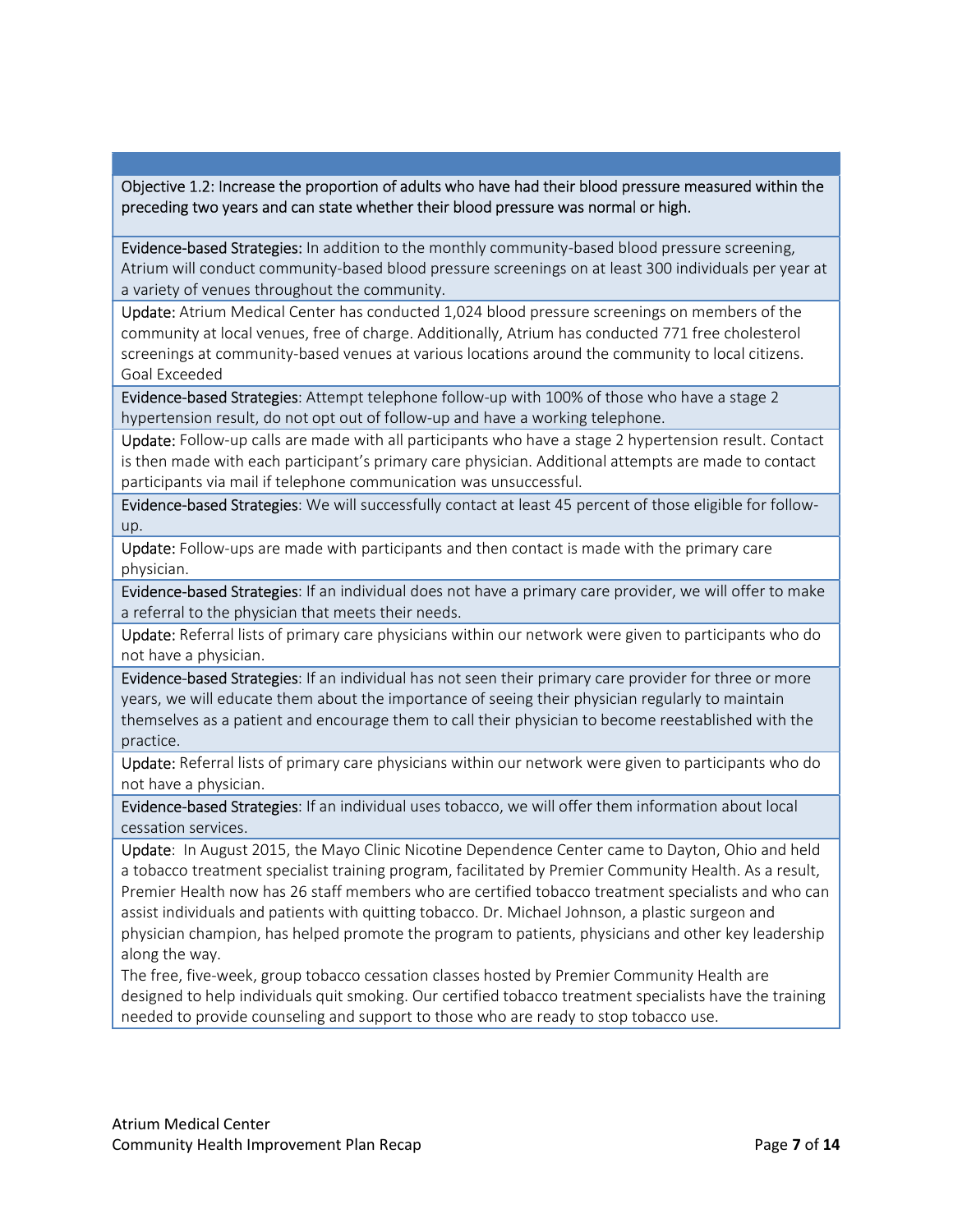Outcome Indicators

Short and Intermediate Term: In addition to the monthly blood pressure screening program, at least 500 unique individuals will receive a blood pressure screening each year in a variety of communitybased venues.

Update: More than 1,034 people were screened for their blood pressure each year in a variety of community-based venues. Goal exceeded.

Short and Intermediate Term: We will successfully contact at least 45 percent of those eligible for follow-up.

Update: At least 45 percent of people have received follow-up calls and contact has been made to their primary care physicians. If the person did not already have a primary care physician, they were given a referral sheet of physicians within the Premier Health network.

Long Term: Increase the proportion of adults who have had their blood pressure measured within the preceding two years and can state whether their blood pressure was normal or high.

Update: Efforts to increase the proportion of adults who have had their blood pressure measured within the preceding two years and can state whether their blood pressure was normal or high are ongoing and continue to be a long-term goal.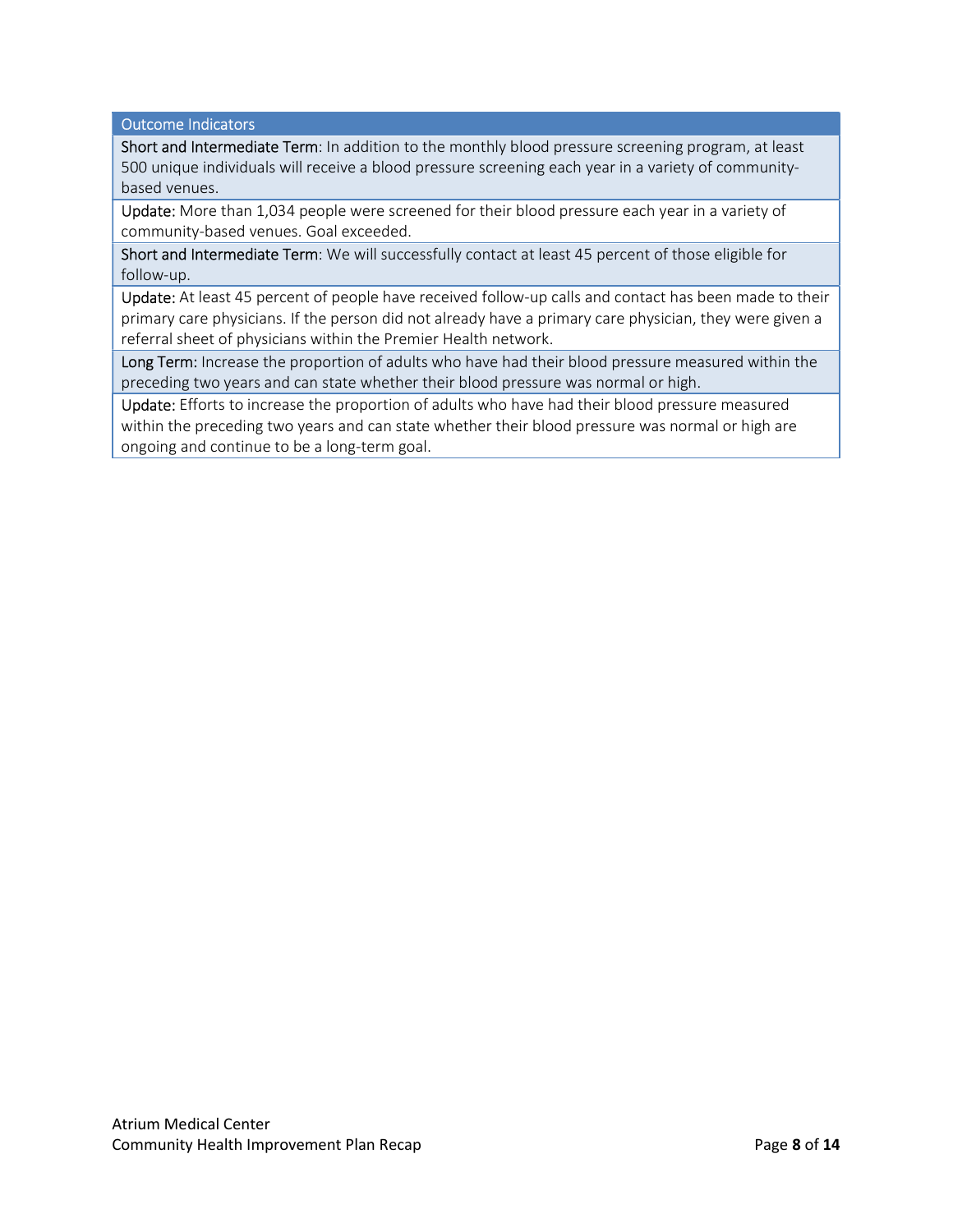## Priority Area 2: Reduce the female breast cancer mortality rate.

Reducing the impact of breast cancer in our area will require a diverse strategy because there are several issues to address:

- 1. More women are diagnosed with laterstage breast cancer in our area
- 2. Mammography rates are lower in our area

Some identified risk factors for breast cancer are:

 Genetic alterations. (including BRCA1 and BRCA2 genes)

| Women age 40+ who reported they have had a |        |  |  |  |
|--------------------------------------------|--------|--|--|--|
| mammogram in the past two years            |        |  |  |  |
|                                            | Yes    |  |  |  |
| Ohio                                       | 79.10% |  |  |  |
| <b>Butler County</b>                       | 74.10% |  |  |  |
| Warren County                              | 73.80% |  |  |  |
| BRFSS SMART Data from Premier Oncology     |        |  |  |  |
| Assessment.                                |        |  |  |  |

- Close family history. Having a mother, sister, and/or daughter diagnosed with breast cancer, especially before age 50. Having a close male blood relative with breast cancer.
- Race. While white women are diagnosed with breast cancer more than any other race, African American women die from breast cancer more than any other race.

(National Cancer Institute, Breast Cancer Risk in American Women.)

According to research, a major barrier for screening mammography has been a lack of health insurance. In 2010, only 32% of women age 40 and older with no health insurance had a mammogram in the past two years compared to 71% of those with insurance. Other barriers identified include the lack of a nearby mammography center, lack of transportation, lack of a primary care provider, no recommendation from a provider to get a screening, lack of awareness of breast cancer risks and screening methods, cultural and language differences. Studies have also identified a lack of time and perception of pain as barriers.

In Butler and Warren counties, the breast cancer rate is 229 per 100,000, and the rate is increasing, in comparison to other historically prevalent cancers.

#### Priority Area 2: Reduce the female breast cancer mortality rate.

Objective 2.1: Increase the proportion of women who receive breast cancer screening based on the most recent guidelines.

Evidence-based Strategies: Offer free mammograms and related services to uninsured, low-income women in our service area. Related services include transportation to and from appointments and help securing a primary care provider. (This may shift to paying some co-pays for insured women if we see a substantial decline in uninsured women.)

Update: In Butler and Warren counties, Premier Health's mobile mammography unit has enabled us to serve the breast cancer screening needs in our community. This mobile unit has traveled the region, serving more than 230 unique individuals in Butler and Warren counties in 2014-2015. Individuals also received prevention education information, as well as resources to further assist them in preventing breast cancer.

Evidence-based Strategies: Educate women about the provision in the Affordable Care Act that provides screening mammography with no co-pay or deductible for women who meet screening guidelines.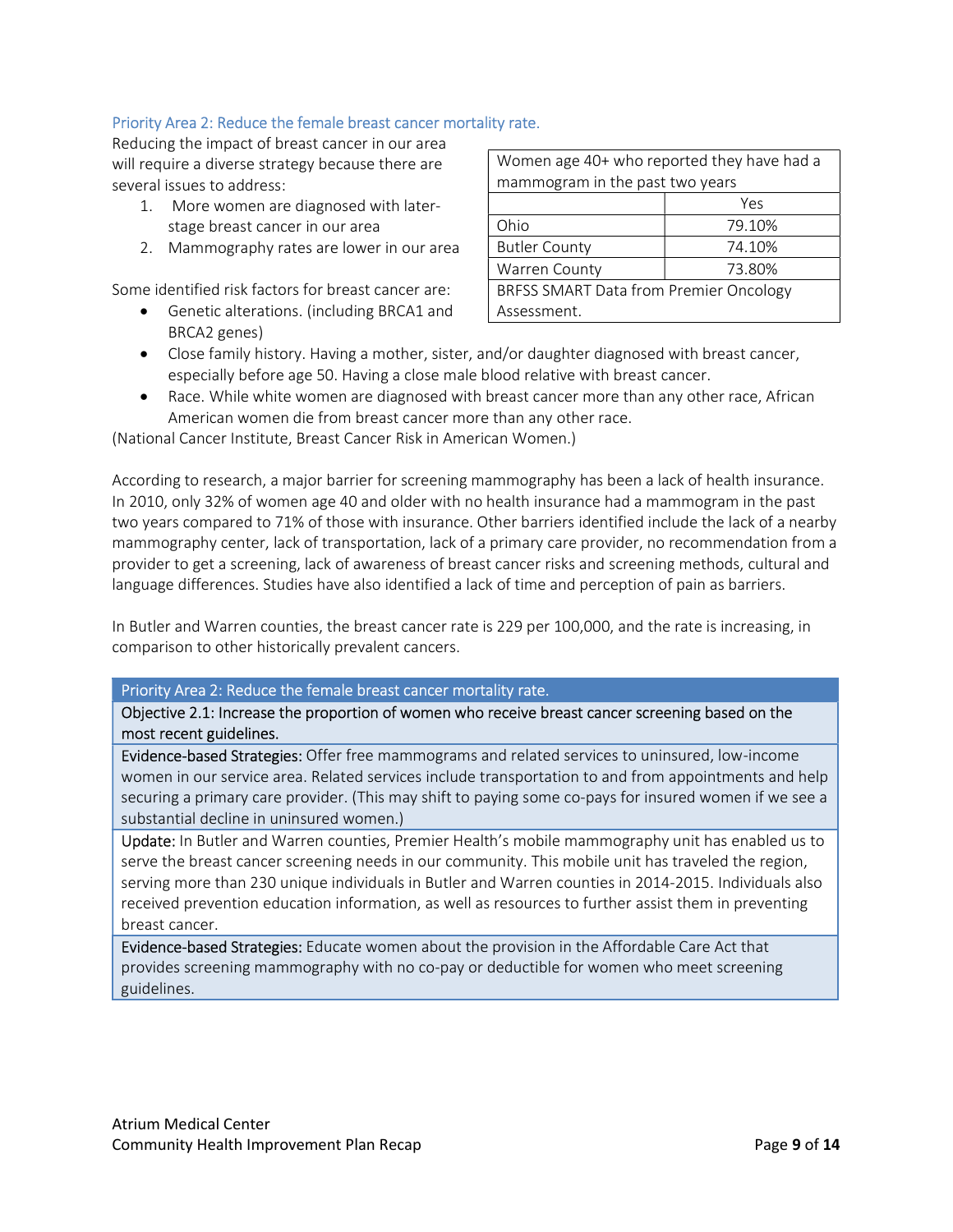Update: Premier Health educates all patients without insurance about the Affordable Care Act and accessing insurance through Ohio health insurance exchange marketplace. We also inform patients on the many benefits the ACA has provided, including the no co-pay for mammography for women who meet the screening guidelines. Our financial counselors at each facility are important in this role. Additionally, we educate patients on the Breast and Cervical Cancer Project (BCCP) that could potentially waive the cost for eligible women.

#### Objective 2.2: Increase awareness among women with increased risk due to family history and genetics.

Evidence-based Strategies: Include information about breast cancer genetic risk in existing community focused communications vehicles.

Update: Premier Health has several marketing pieces, including a cancer brochure and handouts related to mammography and high risk breast cancer that mention genetic counselors. The system also has information available online, including the new Women Wisdom Wellness site. When available, Premier Health makes cancer experts available to discuss genetic testing and genetic counseling in both public forums and the media.

Evidence-based Strategies: Offer a simple educational piece that includes how to reach genetic counselors.

Update: Same as previous.

## Outcome Indicators

Short and Intermediate Term: To provide assistance to at least 20 women in Warren County and 30 women in Butler County to receive a screening mammogram, diagnostic mammogram, ultrasound, clinical breast exam and/or breast biopsy.

Update: In Butler and Warren counties, Premier Health's mobile mammography unit has enabled us to serve the breast cancer screening needs in our community. This mobile unit has traveled the region serving over 230 unique individuals in Butler and Warren counties from 2015-2016. Individuals also received prevention education information, as well as resources to further assist them in their journey to breast cancer prevention.

Long Term: To decrease the number of women in our area who are diagnosed with later-stage breast cancers

Update: Efforts to decrease the number of women in our area who are diagnosed with later-stage breast cancers is ongoing and continues to be a long-term goal.

Long Term: To increase the number of women age 40 and older who have annual mammograms.

Update: Efforts to increase the number of women age 40 and older who have annual mammograms is an ongoing long-term goal at Premier Health.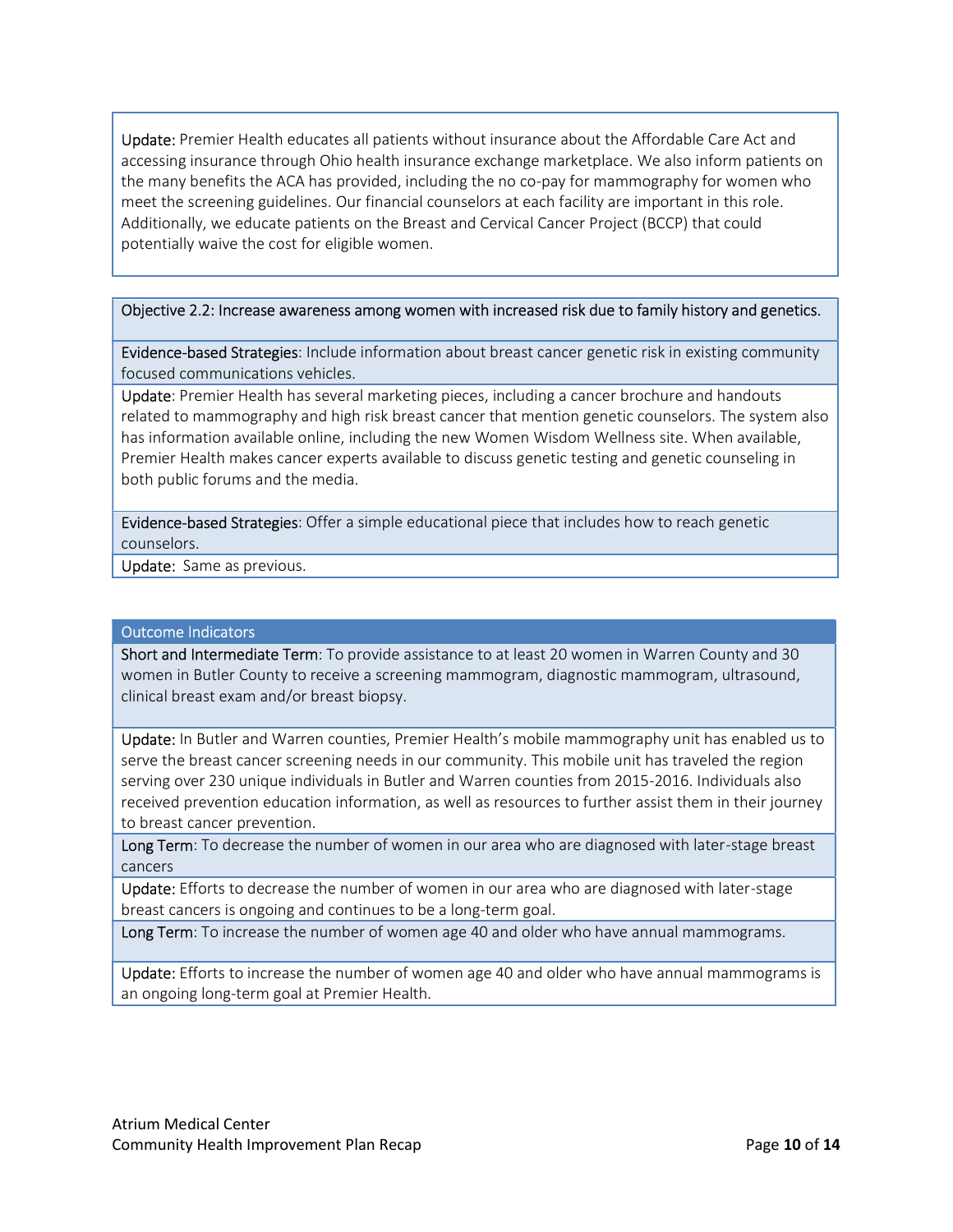## Priority Area 3: To reduce the incidence of diabetes in our area and prevent complications in those who have diabetes.

Type 2 diabetes is a major public health issue that has reached epidemic proportions worldwide. According to the CDC, 25.8 million people in the United States have diabetes. Of these, 7 million do not know they have it. If this trend continues, one in three US adults will have diabetes by 2050. Diabetes is the leading cause of blindness, kidney failure and amputations of feet and legs not related to accidents or injury. The majority of people who have type 2 diabetes also have heart disease.

Research shows making small lifestyle changes can help prevent diabetes. And, if a person has been told by a physician they have diabetes, it can be controlled.

The prevalence of diabetes is substantially greater in the service area compared to the state and nation. It is the third most common inpatient discharge diagnosis and the sixth most common ER discharge diagnosis. Discharge diagnosis rates have increased from 2004 to 2012. There is also an increase in kidney and renal cancer – type 2 diabetes is significantly associated with an increased risk of renal cell cancer.

According to the 2014 County Health Rankings and Roadmaps, the percentage of adults aged 20 and older with diagnosed diabetes is:

| Ohio                 | 11% |
|----------------------|-----|
| <b>Warren County</b> | 9%  |
| <b>Butler County</b> | 10% |

(Data are for 2011. County Health Rankings and Roadmaps collected this data from the National Center for Chronic Disease Prevention and Health Promotion, Division of Diabetes Translation.)

As with other health conditions, diabetes rates are higher among nonwhites. It is estimated that nationally 10.2 percent of non-Hispanic whites age 20 and older have diabetes, both diagnosed and undiagnosed. However, 18.7 percent of all non-Hispanic blacks aged 20 years and older have diabetes, both diagnosed and undiagnosed.

The American Diabetes Association estimates 35 percent of US adults age 20 or older have prediabetes and 50 percent of those age 65 years or older have it. Of the 79 million Americans age 20 or older who have prediabetes, only 7.3 percent have been told they have it. Risk factors for prediabetes include being overweight and having a higher than normal blood glucose.

|                      | Male   | Female | Αll    |
|----------------------|--------|--------|--------|
| Ohio                 | 43.00% | 29.40% | 35.90% |
| <b>Butler County</b> | 42.1%  | 26.6%  | 34%    |
| <b>Warren County</b> | 42.10% | 26.80% | 34.60% |

Adults who are considered overweight – BMI of 25 to 29.9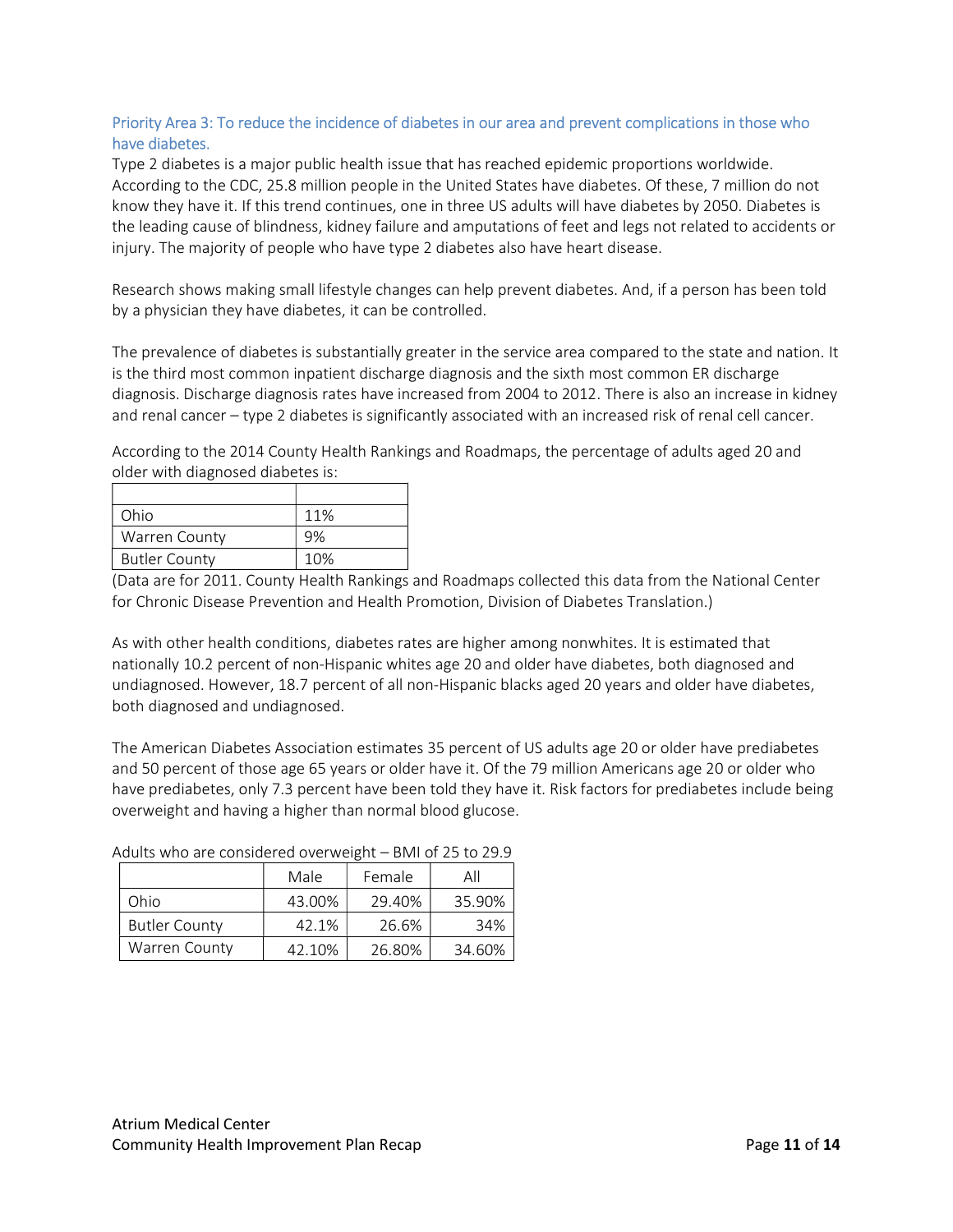| Adults who are considered obese – BMI of 30+ |  |  |  |
|----------------------------------------------|--|--|--|
|----------------------------------------------|--|--|--|

|                      | Male   | Female | All    |
|----------------------|--------|--------|--------|
| Ohio                 | 27.10% | 25.60% | 26.30% |
| <b>Butler County</b> | 25.60% | 25.60% | 25.60% |
| <b>Warren County</b> | 26.20% | 26.00% | 26.10% |

Priority Area 3: To reduce the incidence of diabetes in our area and prevent complications in those who have diabetes.

#### Objective 3.1: To prevent diabetes in those who have prediabetes.

Evidence-based Strategies: At community screening events, offer a hemoglobin A1C following approved guidelines to find possible prediabetes.

Update: Through various community engagement opportunities, we have served 1,135 people. Those engagements include, but are not limited to, health fairs, group presentations and material distribution. We were able to facilitate more than 1,000 pre-diabetic screenings, 717 HBC1 screenings and 1,000 diabetic risk screenings throughout Butler and Warren counties.

Evidence-based Strategies: A follow-up attempt will be made by telephone to 100 percent of those whose hemoglobin A1C falls out of recommended ranges. To be eligible, the participant cannot opt out of follow-up and must have a working telephone number.

Update: Follow-ups were made with participants, with contact then made with their primary care physician. If the person did not have a primary care physician, they were given a physician referral list, from within our network, free of charge.

Evidence-based Strategies: We successfully reach at least 45 percent of those eligible for a follow-up call.

Update: Follow-ups were made with participants and then contact was made with their primary care physician.

Objective 3.2: Increase the number of people who are diagnosed with diabetes but do not know they have this disease.

Evidence-based Strategies: At community screening events, offer a hemoglobin A1C following approved guidelines to find possible diabetes.

#### Update:

At various community-based venues around Montgomery County, hemoglobin A1C approved-guideline diabetic screenings were given, free of charge, to 716 local citizens.

Evidence-based Strategies: A follow-up attempt will be made by telephone to 100 percent of those whose hemoglobin A1C falls out of recommended ranges. To be eligible, the participant cannot opt out of follow-up and must have a working telephone number.

Update: Follow-ups were made with participants, with contact then made with each participant's primary care physician. If the person did not have a primary physician, they were given an in-network physician referral list free of charge.

Evidence-based Strategies: We successfully reach at least 45 percent of those eligible for a follow-up call.

Update: Follow-ups were made with participants, with contact then made with each participant's primary care physician.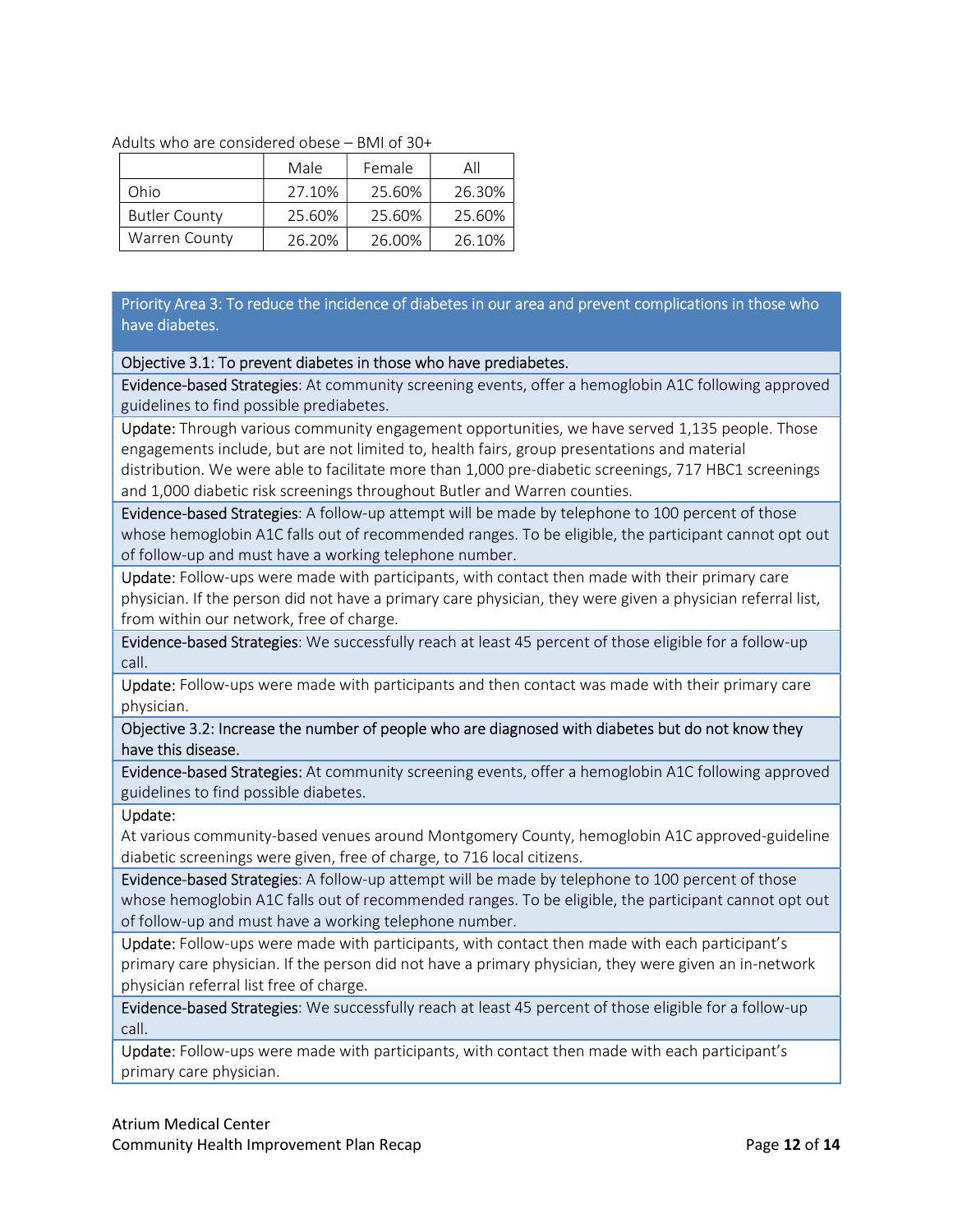Objective 3.3: Increase the number of those who have been told by a primary care provider that they have diabetes and attend formal diabetes education classes at least every two years.

Evidence-based Strategies: Develop strategies to inform those who have diabetes that under the Affordable Care Act, medical nutrition therapy for people with diabetes is covered with no co-pay or deductible.

Update: Premier Health educates all patients without insurance about the Affordable Care Act and accessing insurance through the federally run health insurance exchange in Ohio. We also inform patients of the many benefits the law has provided, including that medical nutrition therapy for people with diabetes is covered with no co-pay or deductible. Our financial counselors at each facility are important in this role.

#### Outcome Indicators

Short and Intermediate Term: To provide at least 50 hemoglobin A1C screenings in Warren and Butler counties.

Update: Atrium Medical Center has conducted 716 A1C screenings to citizens in Butler and Warren counties, free of charge. The screenings conducted were in accordance with approved guidelines.

Long Term: Increase the number of people who are diagnosed with diabetes but do not know they have this disease.

Update: Efforts to increase the number of people who are diagnosed with diabetes but do not know they have this disease are ongoing and will continue to be our long-term goal.

Long Term: Increase the number of those who have been told by a primary care provider that they have diabetes and attend formal diabetes education classes at least very two years.

Update: The increase in numbers of those who have been told by a primary care provider (PCP) that they have diabetes and attend formal diabetes education classes at least every two years is an ongoing effort and will continue to be a long-term goal for Premier Health.

Ultimate Goal Decrease the number of people who develop diabetes in our market area, and increase the number of people whose diabetes is well controlled and they live healthy, active lives.

Update: Efforts are ongoing to decrease the number of people who develop diabetes in our market area and increase the number of people whose diabetes is well-controlled and they live healthy, active lives. This continues to be a Premier Health goal. However, some strategies are in place with Premier Community Health's collaboration with the Diabetes Coalition, the Center for Global Health and Wright State University on tackling food deserts in West Dayton – specifically within the African American population.